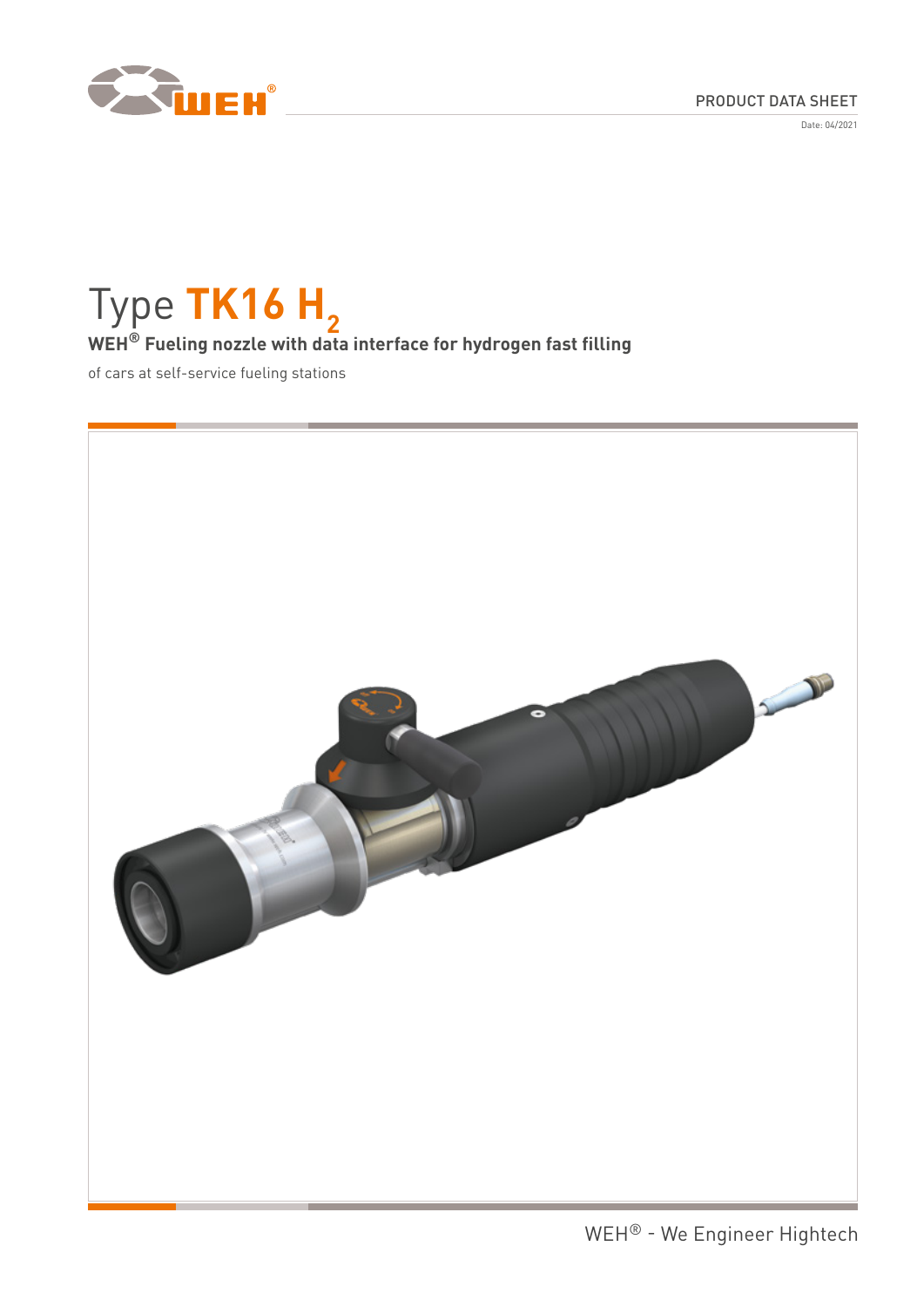## General

## **DESCRIPTION**



#### Features

- Compatible with WEH<sup>®</sup> TN1  $H_2$  receptacle profile
- Integrated data interface acc. to SAE J2601
- WEH<sup>®</sup> EASY-TURN 240° swivel joint for actuation lever • Easy operation
- $\bullet$  Extremely high flow rate  $\bullet$  short filling times
- Recirculation of the vented gas
- Plastic thermal protection
- WEH® Jaw locking mechanism
- High-grade materials
- Coding for pressure range / gas type

The WEH $^\circ$  TK16 H $_2$  Fueling nozzle with data interface makes refueling with compressed hydrogen (CGH $_2$ ) even more easy for the operator. The TK16 H<sub>2</sub> with data interface features ease of operation, making refueling more comfortable for the operator. The actuation lever is located on the integrated swivel joint making it easy to rotate into the optimal actuating position. The actuation lever needs less effort to actuate the nozzle.

The internal coding for pressure range and gas type ensures that the TK16  $\mathsf{H}_{_2}$  with data interface can be connected to the compatible  $WEH^{\circledast}$  Receptacles according to the opposite table and also prevents the risk of confusion with natural gas.

Furthermore the fueling nozzle has an interface (IR) for data transfer between vehicle and fueling station.

The WEH $^\circledR$  TK16 H $_2$  with data interface offers optimum safety to the operator. The fueling nozzle remains connected to the receptacle until the gas between inlet valve and receptacle is depressurized.



\* HF = High-Flow \*\* IR = infrared data interface

### Application

Fueling nozzle for  $\mathsf{H}_\mathsf{2}$  fast filling of cars at self-service fueling stations.

## TECHNICAL DATA

| <b>Characteristics</b>             | <b>Basic version</b>                                                         | <b>Options</b>                                 |
|------------------------------------|------------------------------------------------------------------------------|------------------------------------------------|
| Nominal bore (DN)                  | $8 \text{ mm}$<br>On request                                                 |                                                |
| Pressure range                     | $PN = 35 MPa (5,000 psi) PS = 45 MPa$                                        |                                                |
| Temperature range                  | $-40$ °C up to $+85$ °C ( $-40$ °F up to $+185$ °F)                          | On request                                     |
| Material                           | Corrosion resistant                                                          | On request                                     |
| Sealing material                   | Hydrogen resistant                                                           | On request                                     |
| Design                             | With plastic thermal protection, gas recirculation and<br>and data interface | On request                                     |
| Weight                             | Approx. 2.4 kg (5.29 lbs.)                                                   |                                                |
| Conformity/<br>Tests/<br>Approvals | SAE J2600:2002<br>Data interface: SAE J2601 / ATEX                           | Data interface: SAE J2601 / NEC Class 1 Zone 1 |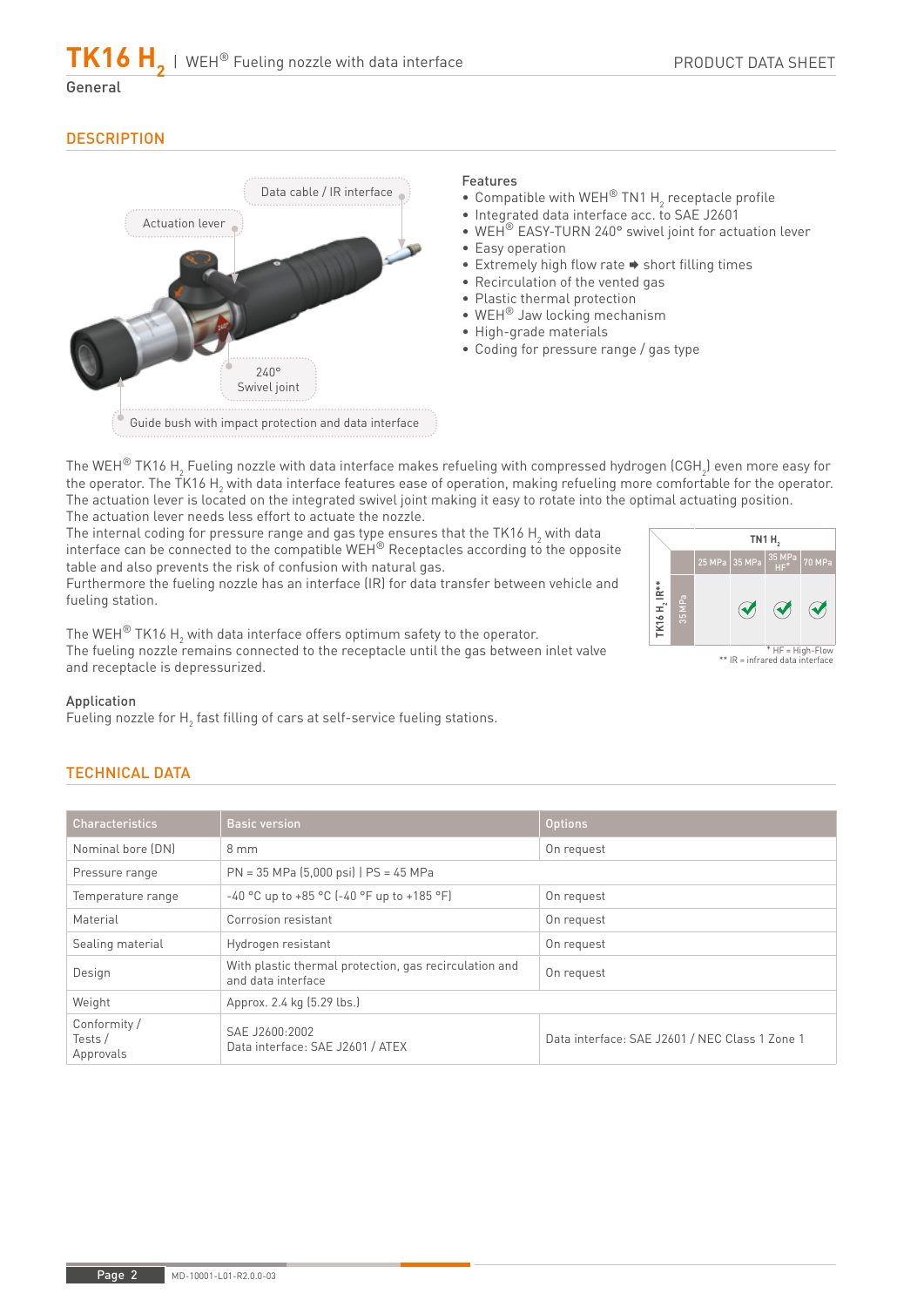## $\overline{\textsf{ORDERING}}$  | WEH $^\circledR$  TK16 H $_2$  Fueling nozzle with data interface





| Part No.      | <b>Description</b>  | <b>Pressure</b><br>(PN) | B <sub>1</sub>                  | C <sub>2</sub>                  |
|---------------|---------------------|-------------------------|---------------------------------|---------------------------------|
| C1-103471-X01 | TK16 H <sub>2</sub> | 35 MPa /<br>$5,000$ psi | UNF 9/16"-18*<br>male thread    | M12x1.5<br>male thread          |
| C1-100208-X01 | TK16H <sub>2</sub>  | 35 MPa /<br>$5,000$ psi | UNF 9/16"-18**<br>female thread | UNF 9/16"-18**<br>female thread |
| C1-101987-X01 | TK16H <sub>2</sub>  | 35 MPa /<br>$5,000$ psi | UNF 9/16"-18**<br>female thread | UNF 7/16"-20**<br>female thread |

\* acc. to SAE J514, 37°

\*\* 60° cone, MP-fitting

On request the TK16 H<sub>2</sub> fueling nozzle with data interface is also available with registration acc. to NEC Class 1 Zone 1 (acc. to SAE J2601).

Fueling assemblies consisting of fueling nozzle, hose set and breakaway coupling are available on request.

## **ACCESSORIES**

The following accessories are available for the WEH $^\circ$  TK16 H $_2$  Fueling nozzle with data interface:

### Filling and venting hoses

Filling and venting hose for connecting fueling nozzle and TSA1 H $_{\rm 2}$  breakaway coupling, complete with hose fittings, plastic spiral hose and cable for data interface.

Design: max. operating pressure PS: 45 MPa (6,530 psi) / nominal bore (DN): 6.35 mm (filling hose) resp. 2 mm (venting hose)



| Part No.              | B1/B2<br>(female thread) | C1/C2<br>(female thread) | Hose length    |
|-----------------------|--------------------------|--------------------------|----------------|
| C <sub>1</sub> -90698 | $UNF 9/16" - 18*$        | M12x1.5                  | 3 m            |
| C1-94428              | $UNF 9/16" - 18*$        | M12x1.5                  | 4 m            |
| C1-94429              | $UNF 9/16" - 18*$        | M12x1.5                  | 5 <sub>m</sub> |

\* acc. to SAE JIC, 37°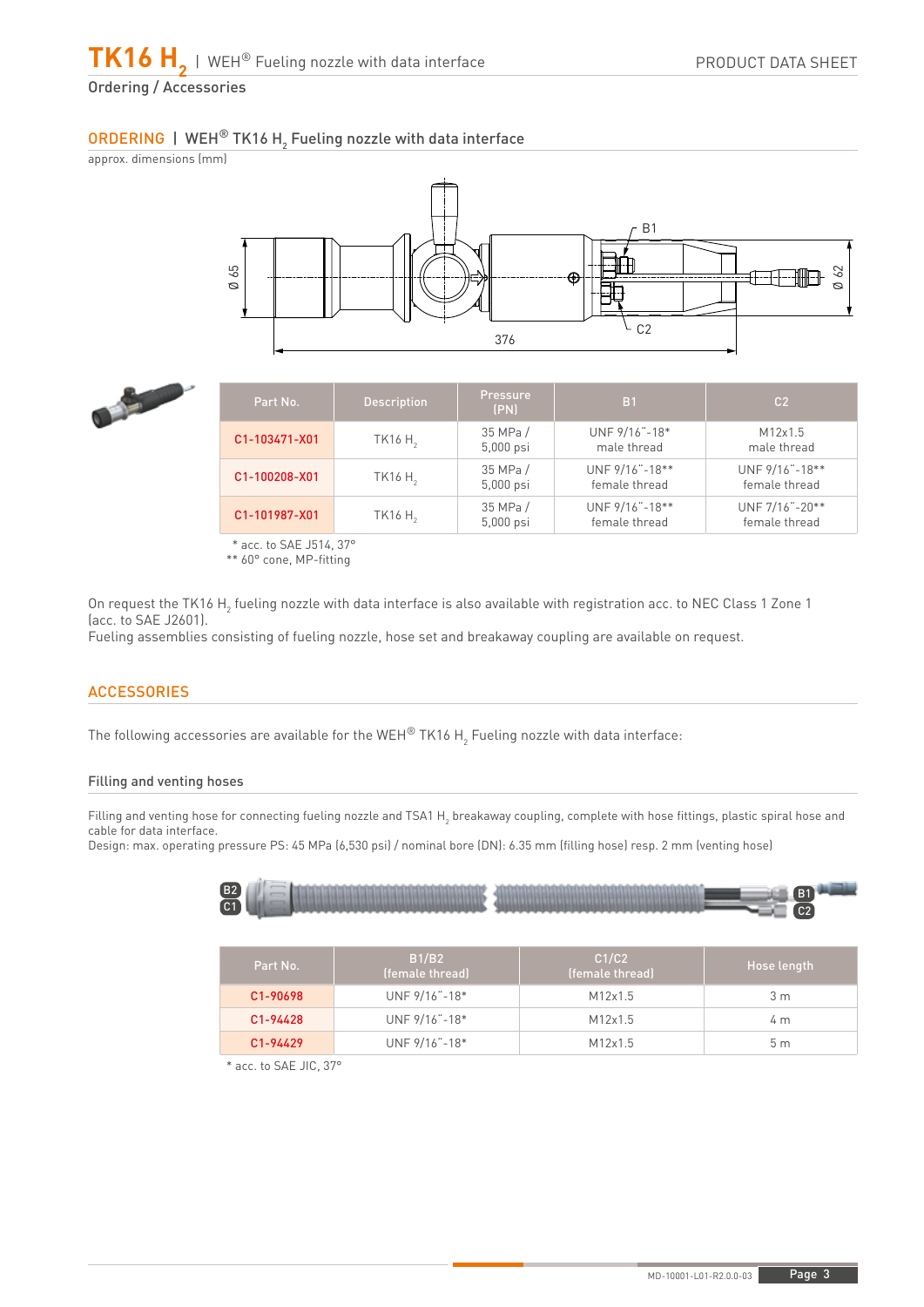Accessories

#### Dispenser mounting

Mounting for safe attachment of the fueling nozzle to the dispenser. Design: Aluminium, stainless steel

#### *Not switch actuated mounting with protection of front sleeve*

approx. dimensions (mm)



#### *Switch actuated mounting with weather protection*



*Switch actuated mounting with weather protection and angle plate 15°*

approx. dimensions (mm)





| Part No.  | <b>Description</b>                                                     |  |
|-----------|------------------------------------------------------------------------|--|
| C1-94671  | Mounting (not switch actuated) with protection of front sleeve         |  |
| C1-90675  | Mounting (switch actuated) with weather protection                     |  |
| C1-114632 | Mounting (switch actuated) with weather protection and angle plate 15° |  |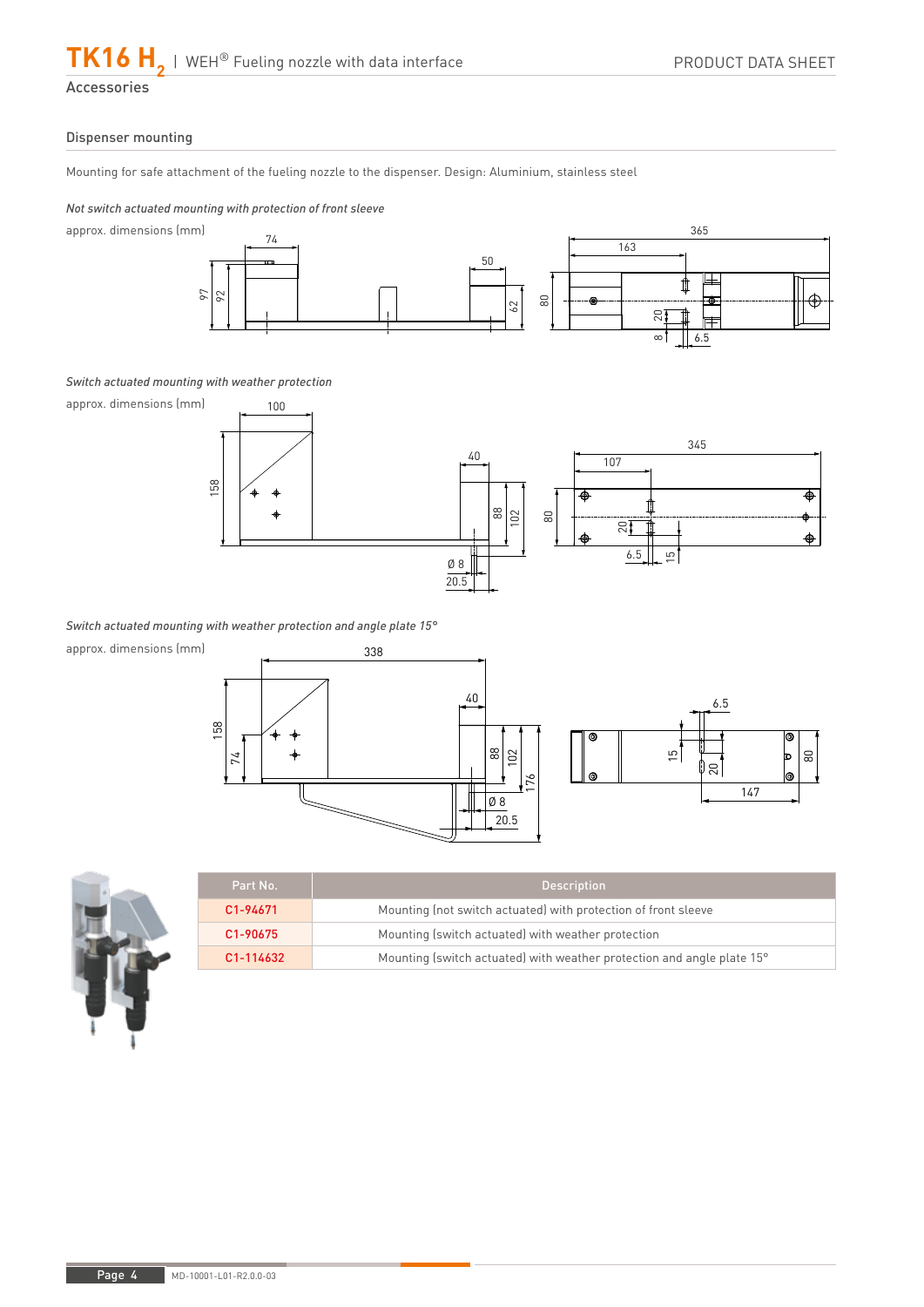#### Fittings

Stainless steel fittings for connecting port 'B1' to the filling hose resp. the port 'C2' to the venting hose are available on request.

#### Data cable

Data cable for connecting controller and dispenser.

| Part No.  | <b>Description</b> |
|-----------|--------------------|
| E68-96193 | Data cable 3.45 m  |

## SPARE PARTS

Various parts are available as spares for the WEH $^\circ$  TK16 H $_2$  Fueling nozzle with data interface.



| Part No.  | <b>Description</b>     |  |
|-----------|------------------------|--|
| W72504    | <b>Actuation lever</b> |  |
| E99-44923 | Maintenance spray      |  |